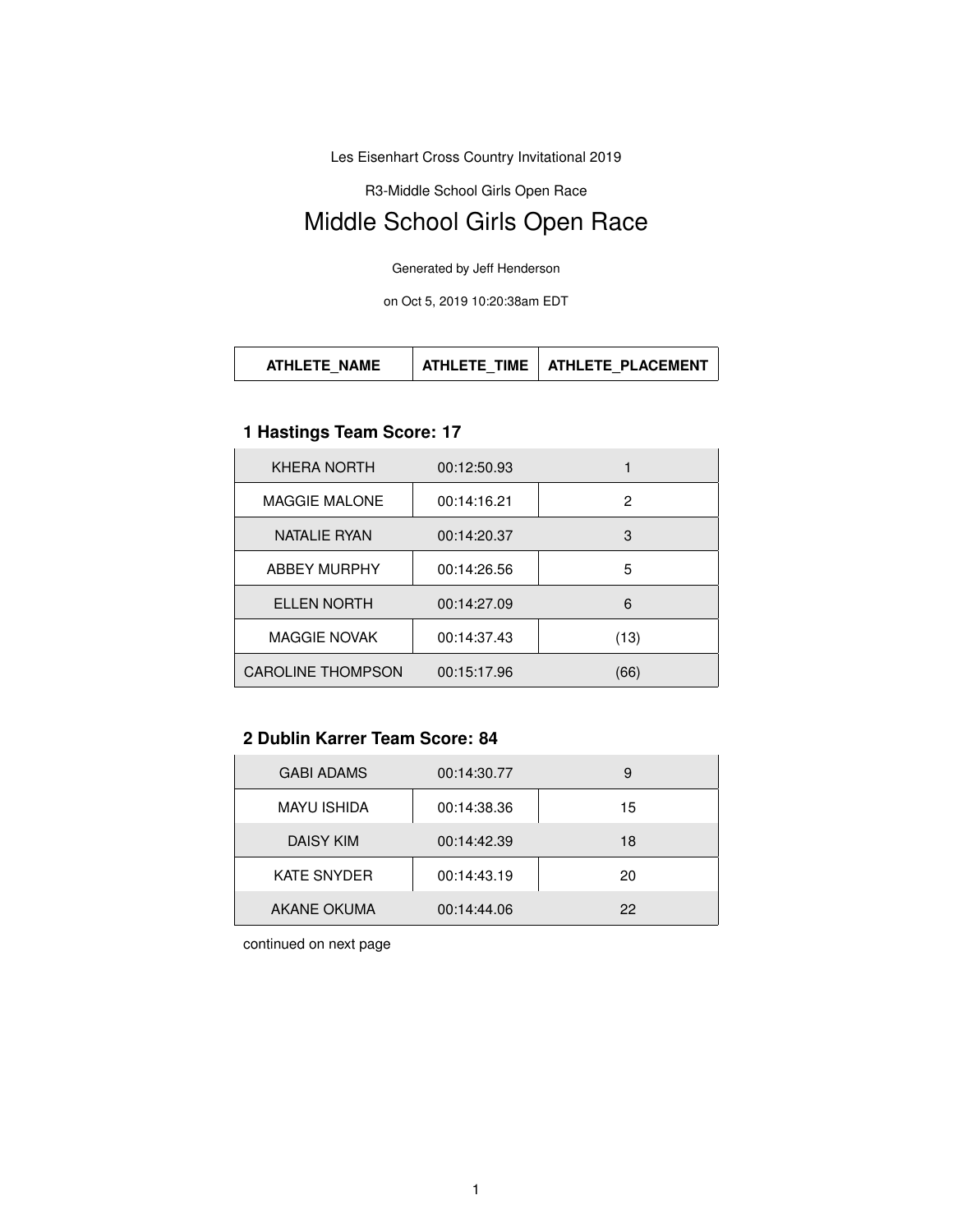continued from previous page

| <b>ATHLETE NAME</b> | ATHLETE TIME I | <b>ATHLETE PLACEMENT</b> |
|---------------------|----------------|--------------------------|
| ITZFI AYAI A        | 00:14:53.22    | (35)                     |
| AUDREY MARTYNA      | 00:14:55.84    | (38)                     |

#### **3 Dublin Grizzell Team Score: 116**

| ANNA GREENLEE        | 00:14:37.33 | 12   |
|----------------------|-------------|------|
| ALYSSA CLINE         | 00:14:40.44 | 17   |
| SOPHIE ZHUANG        | 00:14:46.28 | 24   |
| <b>LAUREN CLEARY</b> | 00:14:49.10 | 29   |
| SOPHIA TARRANT       | 00:14:51.50 | 34   |
| DIVIJA KANDRU        | 00:15:03.74 | (49) |
| <b>JADA WERNLI</b>   | 00:15:13.23 | (61) |

# **4 Marysville Bunsold Team Score: 129**

| <b>ALEX SCHLEMMER</b> | 00:14:21.53 | 4    |
|-----------------------|-------------|------|
| <b>KI MCNEW</b>       | 00:14:31.30 | 10   |
| <b>GRACE GOLLA</b>    | 00:14:50.16 | 32   |
| <b>MAGGIE ZWEIZIG</b> | 00:14:59.38 | 40   |
| KATHERYN MAGER        | 00:15:01.28 | 43   |
| MIKAYLA HUDNALL       | 00:15:16.23 | (63) |
| KYLIE ANDREWS         | 00:15:16.52 | (64) |

#### **5 Worth. McCord Team Score: 155**

| MIRA BIXI FR | 00:14:37.49 | 14 |
|--------------|-------------|----|
| HANNAH I FHR | 00:14:49.07 | 28 |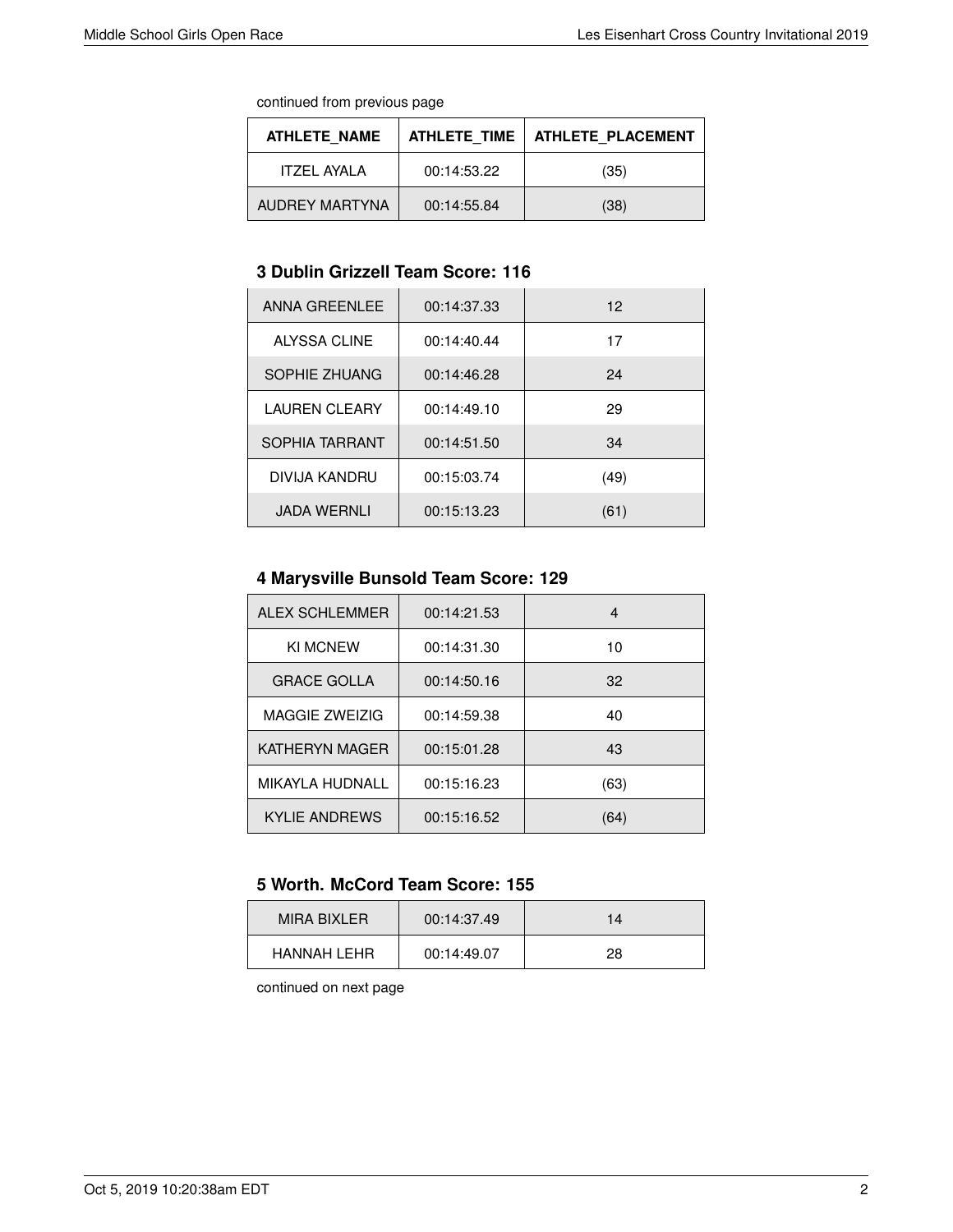| continued from previous page |  |  |
|------------------------------|--|--|
|                              |  |  |

| <b>ATHLETE NAME</b>   | <b>ATHLETE TIME</b> | <b>ATHLETE PLACEMENT</b> |
|-----------------------|---------------------|--------------------------|
| <b>RILEY EMBERTON</b> | 00:14:49.63         | 30                       |
| <b>VERA KOVICK</b>    | 00:14:59.41         | 41                       |
| KONA UETAKE           | 00:14:59.76         | 42                       |
| <b>SCARLETT YU</b>    | 00:15:04.96         | (51)                     |
| <b>RUBY NICOLL</b>    | 00:15:06.56         | (54)                     |

# **6 Col. Academy Team Score: 194**

| <b>CLARA STEVENS</b>   | 00:14:29.37 | 8     |
|------------------------|-------------|-------|
| <b>CAITLYNN HINDS</b>  | 00:14:36.46 | 11    |
| <b>SOPHIE LICHTEN</b>  | 00:14:45.36 | 23    |
| <b>KALLYN HENNESSY</b> | 00:14:55.48 | 37    |
| <b>MARIA MASEK</b>     | 00:16:27.02 | 115   |
| AMELIA NESTER          | 00:16:59.15 | (122) |
| <b>KEEGAN HENNESSY</b> | 00:17:33.19 | (125) |

# **7 Olen. Hyatts Team Score: 201**

| <b>RILEY KERN</b>  | 00:14:42.60 | 19   |
|--------------------|-------------|------|
| EMMA FEEMAN        | 00:14:59.22 | 39   |
| <b>EMMY IMHOLZ</b> | 00:15:02.29 | 46   |
| SAVANNAH CORNELL   | 00:15:02.37 | 47   |
| <b>KYLA PRICE</b>  | 00:15:04.47 | 50   |
| <b>CAMI BUDDIE</b> | 00:15:07.10 | (55) |
| <b>ADALYN KERR</b> | 00:15:12.66 | (60) |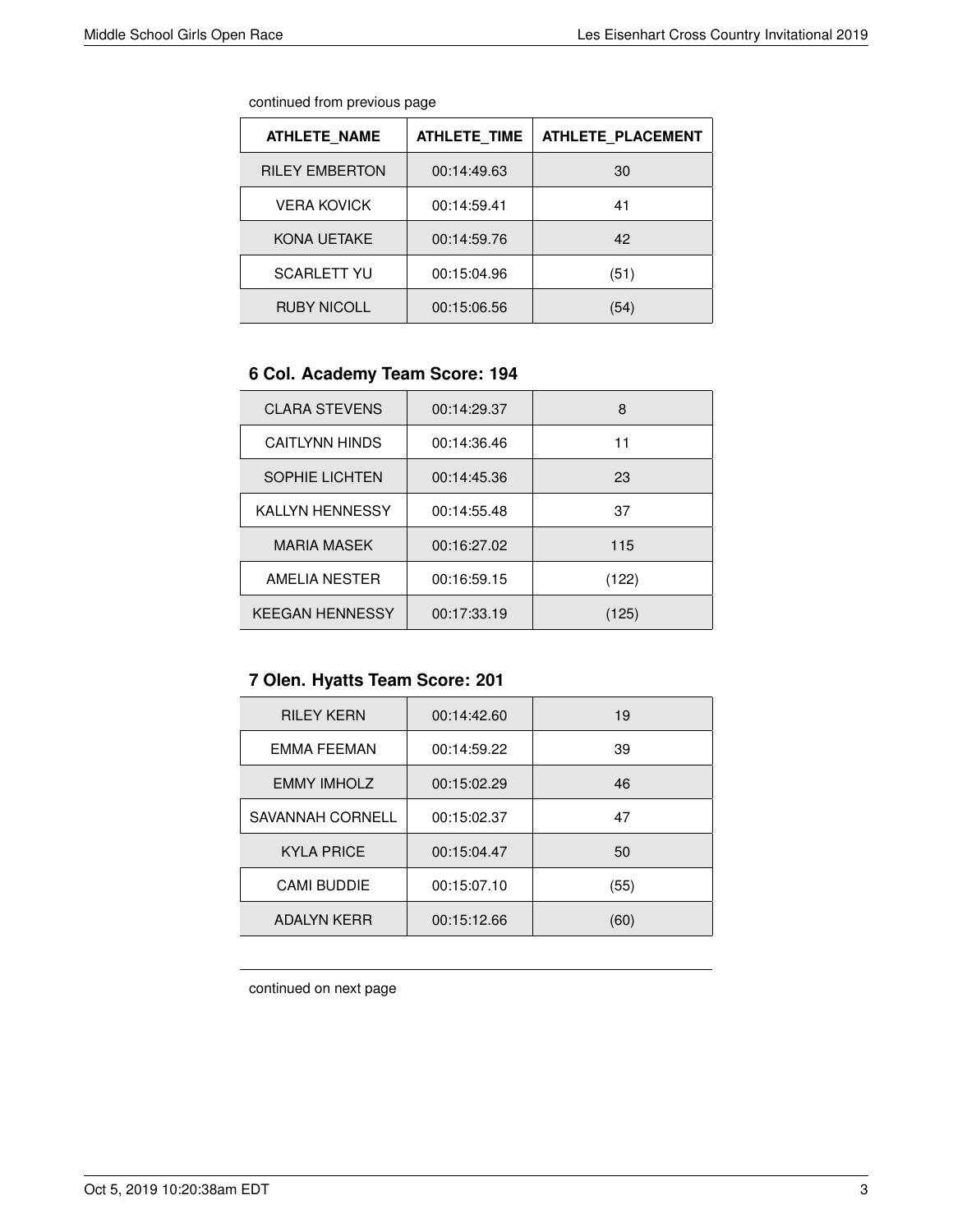continued from previous page

| <b>ATHLETE NAME</b>       | <b>ATHLETE TIME</b> | ATHLETE PLACEMENT |  |
|---------------------------|---------------------|-------------------|--|
| 8 Dempsey Team Score: 208 |                     |                   |  |
| <b>JULIA LAKE</b>         | 00:14:46.41         | 25                |  |
| <b>KAITLYN SALLOWS</b>    | 00:14:50.06         | 31                |  |
| ELISE BUCKERFIELD         | 00:14:54.40         | 36                |  |
| PIPER BAXLEY              | 00:15:03.45         | 48                |  |
| <b>ELLA FRONDUTI</b>      | 00:15:21.78         | 68                |  |
| <b>KEIRA TALBOTT</b>      | 00:15:34.56         | (76)              |  |
| <b>DESSARAE WRIGHT</b>    | 00:16:04.53         | (100)             |  |

#### **9 Pick. Lakeview Team Score: 267**

| <b>LELA DAVIS</b>          | 00:14:38.53 | 16   |
|----------------------------|-------------|------|
| <b>CONSTANTINA AGGANIS</b> | 00:15:01.77 | 44   |
| <b>MAYA TURNER</b>         | 00:15:05.74 | 53   |
| <b>RENNA WETHERELL</b>     | 00:15:33.88 | 75   |
| <b>CLAIRE O</b>            | 00:15:36.00 | 79   |
| <b>CLAIRE DECKER</b>       | 00:15:49.31 | (88) |
| SAMANTHA WHITCRAFT         | 00:15:52.25 | (92  |

## **10 New Albany Team Score: 278**

| <b>RIA MCCLELLAND</b>     | 00:14:47.52 | 27  |
|---------------------------|-------------|-----|
| <b>CAROLINE SIEGFRIED</b> | 00:14:50.42 | 33  |
| <b>KATIE SIKA</b>         | 00:15:02.05 | 45  |
| <b>LIZZY ROVERUD</b>      | 00:15:07.30 | 56  |
| <b>SOPHIA SMITH</b>       | 00:16:28.38 | 117 |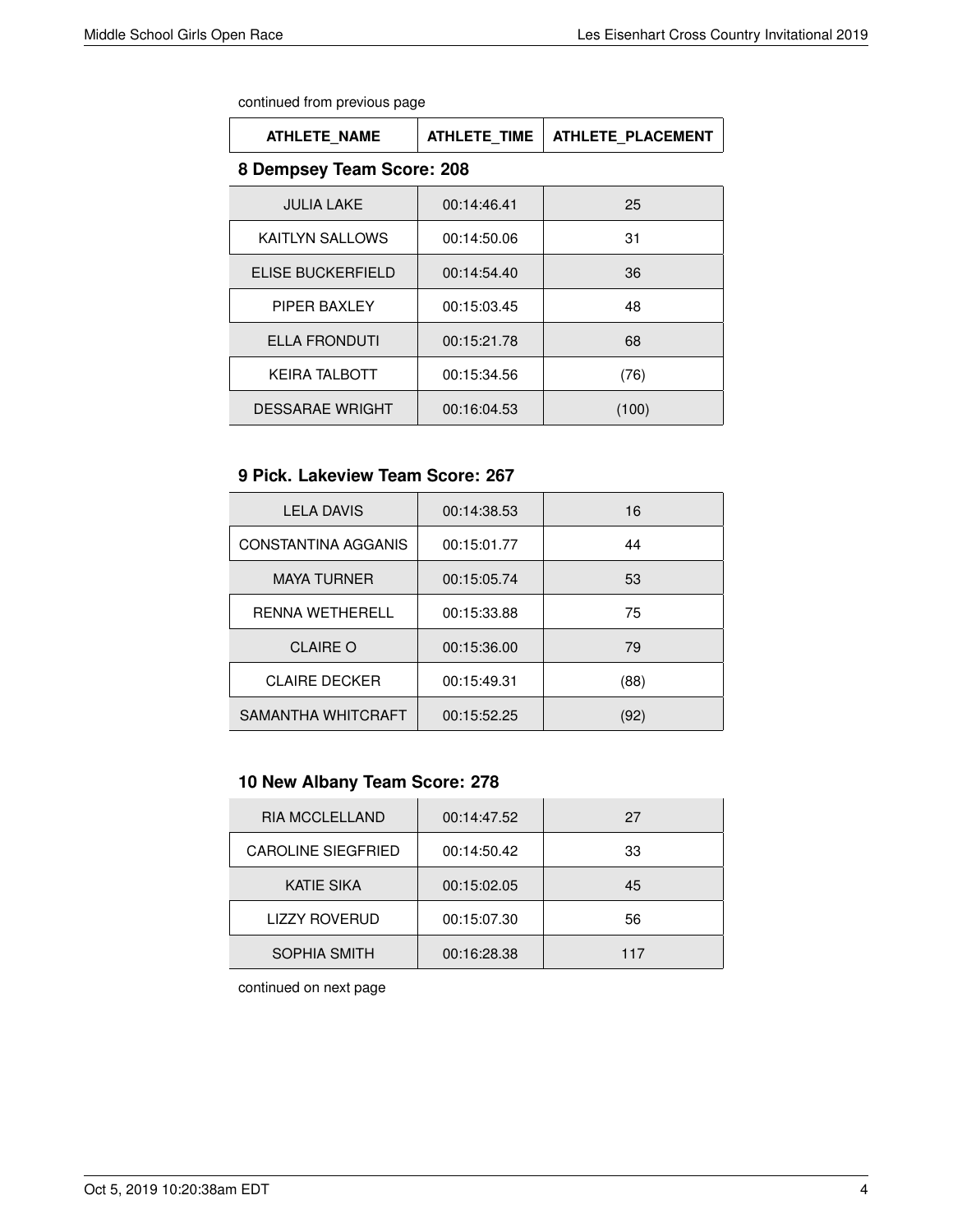continued from previous page

| <b>ATHLETE NAME</b> |  | ATHLETE TIME   ATHLETE PLACEMENT |
|---------------------|--|----------------------------------|
|---------------------|--|----------------------------------|

#### **11 Hill. Weaver Team Score: 279**

| ASHLEY ALSKO           | 00:14:29.17 |      |
|------------------------|-------------|------|
| KATE BRARRICKMAN       | 00:15:09.06 | 58   |
| <b>KYLA EVANS</b>      | 00:15:14.91 | 62   |
| <b>CHARLIE BARTELS</b> | 00:15:33.12 | 74   |
| <b>PENNY MATHEWS</b>   | 00:15:35.64 | 78   |
| <b>REINA REEDER</b>    | 00:15:46.49 | (84) |
| <b>CHLOE BOWEN</b>     | 00:15:47.52 | (86) |

# **12 Dublin Sells Team Score: 362**

| SARAH YEATER         | 00:14:46.98 | 26    |
|----------------------|-------------|-------|
| SAKURA SHIMA         | 00:15:34.77 | 77    |
| ELLIE VAN BUSKIRK    | 00:15:40.73 | 82    |
| <b>LEEN SHAMRUKH</b> | 00:15:42.96 | 83    |
| EVELYN MARTINEZ      | 00:15:54.69 | 94    |
| SAMATHA MILLER       | 00:15:55.26 | (95)  |
| SANJANA RAJESH       | 00:16:04.90 | (101) |

## **13 Centerville Team Score: 396**

| <b>SCOUT SMITH</b>   | 00:15:26.47 | 71 |
|----------------------|-------------|----|
| KATHRYN HALL         | 00:15:28.78 | 72 |
| <b>SUMMER STREIT</b> | 00:15:38.56 | 81 |
| <b>SARAH SPITLER</b> | 00:15:47.32 | 85 |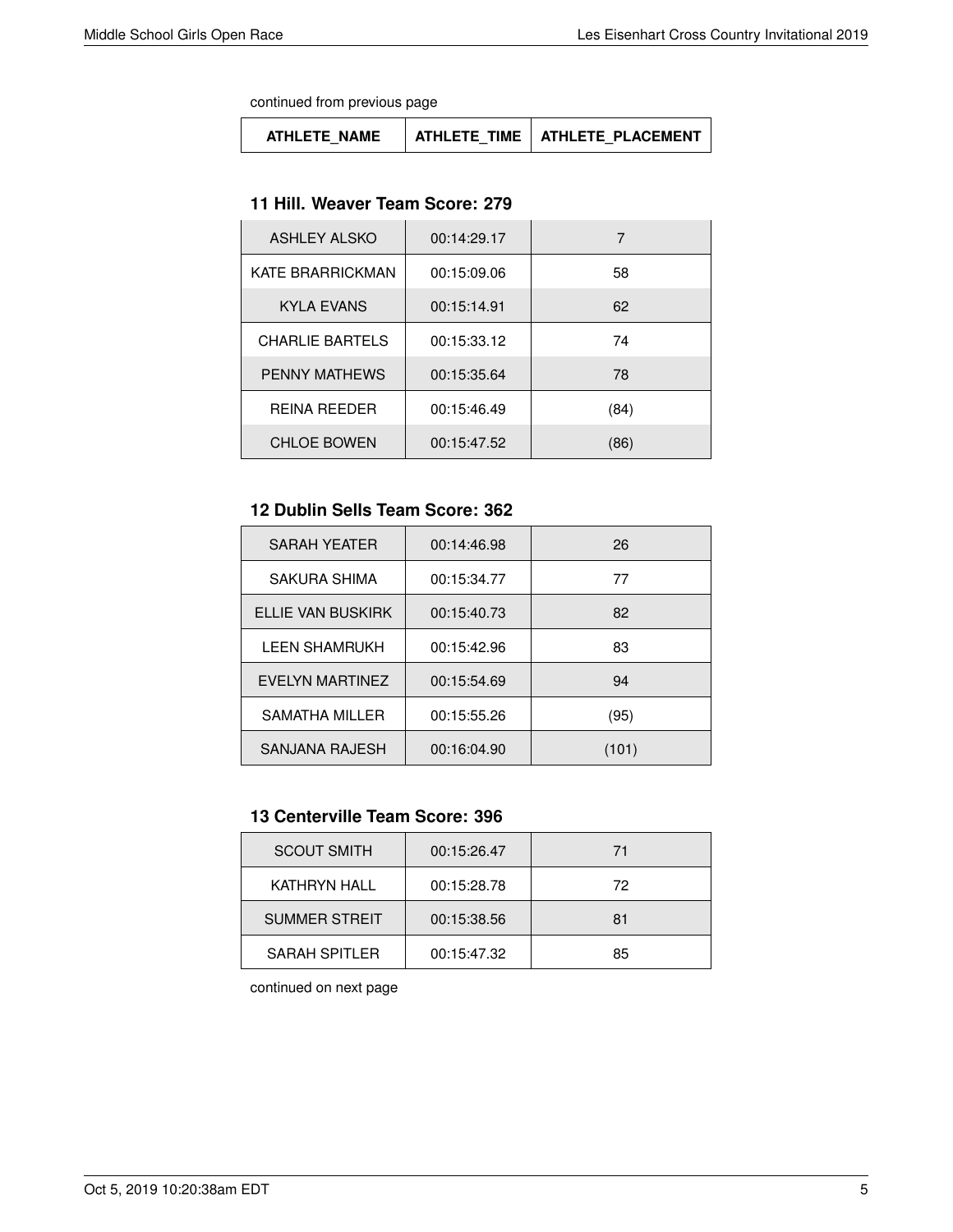continued from previous page

| <b>ATHLETE NAME</b>  | <b>ATHLETE TIME</b> | <b>ATHLETE PLACEMENT</b> |
|----------------------|---------------------|--------------------------|
| <b>BRYN LYONS</b>    | 00:15:49.16         | 87                       |
| NATALIE LADUE        | 00:16:01.34         | (99)                     |
| <b>MADISON HAGAN</b> | 00:16:11.15         | (104)                    |

#### **14 Davis Team Score: 413**

| <b>BELLA FERGUSON</b> | 00:15:10.71 | 59  |
|-----------------------|-------------|-----|
| <b>ASHLEY SCHARTE</b> | 00:15:16.71 | 65  |
| <b>OLIVIA SMOOT</b>   | 00:15:19.31 | 67  |
| <b>ASHLEY BEERS</b>   | 00:15:55.99 | 96  |
| I FII A HFNI FY       | 00:17:36.66 | 126 |

## **15 Olen. Liberty Team Score: 419**

| <b>MACKENZIE PAINVIN</b> | 00:14:43.53 | 21    |
|--------------------------|-------------|-------|
| <b>SMRITI SAKHAMURU</b>  | 00:15:24.97 | 70    |
| SYDNEY HORVATH           | 00:16:17.87 | 108   |
| <b>HANNAH YACOB</b>      | 00:16:18.40 | 109   |
| KAITI YN WII KF          | 00:16:20.83 | 111   |
| <b>HANNAH ZIMMERMAN</b>  | 00:16:26.19 | (114) |
| <b>ELLIE DUNCAN</b>      | 00:16:29.27 | (118) |

# **16 Olen. Orange Team Score: 428**

| AYANNA JOHNSON      | 00:15:05.72 | 52 |
|---------------------|-------------|----|
| <b>EMMA ROBERTS</b> | 00:15:50.69 | 89 |
| KATELINH SCHILLING  | 00:15:51.38 | 91 |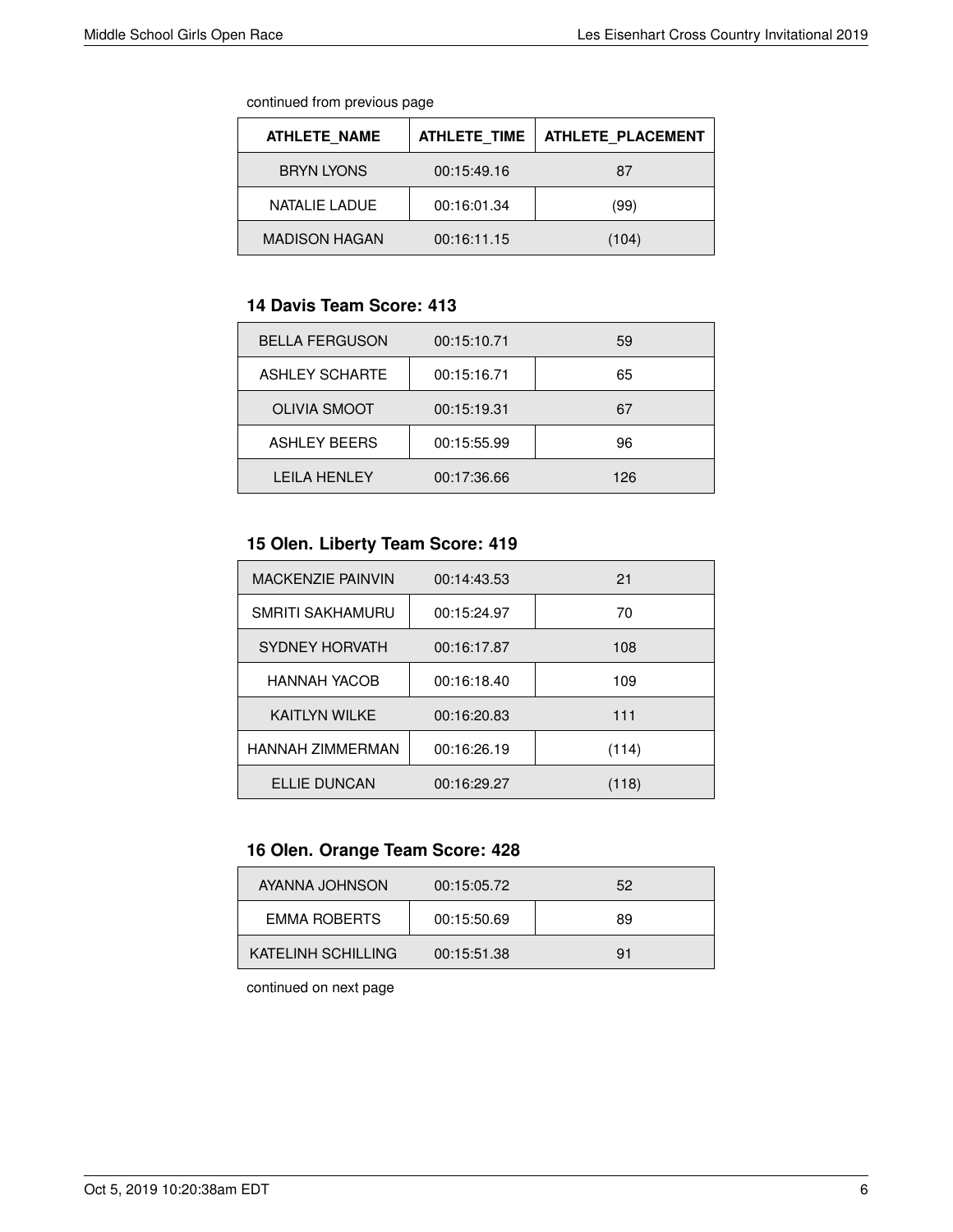continued from previous page

| <b>ATHLETE NAME</b>   | <b>ATHLETE TIME</b> | <b>ATHLETE PLACEMENT</b> |
|-----------------------|---------------------|--------------------------|
| <b>CORRYN WALLACE</b> | 00:15:53.75         | 93                       |
| <b>MYA BLOCK</b>      | 00:16:05.53         | 103                      |
| <b>MACIE MERCER</b>   | 00:16:23.20         | (112)                    |
| NORA OBRIEN           | 00:16:27.60         | (116)                    |

# **17 Big Walnut Team Score: 451**

| <b>GIANA VITALE</b>     | 00:15:23.40 | 69    |
|-------------------------|-------------|-------|
| KYLA KLAUS              | 00:15:37.13 | 80    |
| <b>KAILYN ROUSH</b>     | 00:15:51.10 | 90    |
| <b>CHARLOTTE GREENE</b> | 00:16:11.63 | 105   |
| <b>REGAN HOLMES</b>     | 00:16:14.89 | 107   |
| <b>EMMY WHITE</b>       | 00:16:19.36 | (110) |
| LILY SNYDER             | 00:16:24.79 | (113) |

#### **18 St. Michael Team Score: 492**

| <b>GRETA WALRAVEN</b>   | 00:15:07.68 | 57    |
|-------------------------|-------------|-------|
| ELLA WILLIAMS           | 00:15:30.07 | 73    |
| EMMA PAWLIK             | 00:16:31.31 | 119   |
| ADDISON EAGAN           | 00:16:31.66 | 120   |
| <b>LAUREN BURBACHER</b> | 00:17:18.54 | 123   |
| <b>MARY FRIES</b>       | 00:17:45.47 | (130) |

# **19 Worthingway Team Score: 558**

|--|